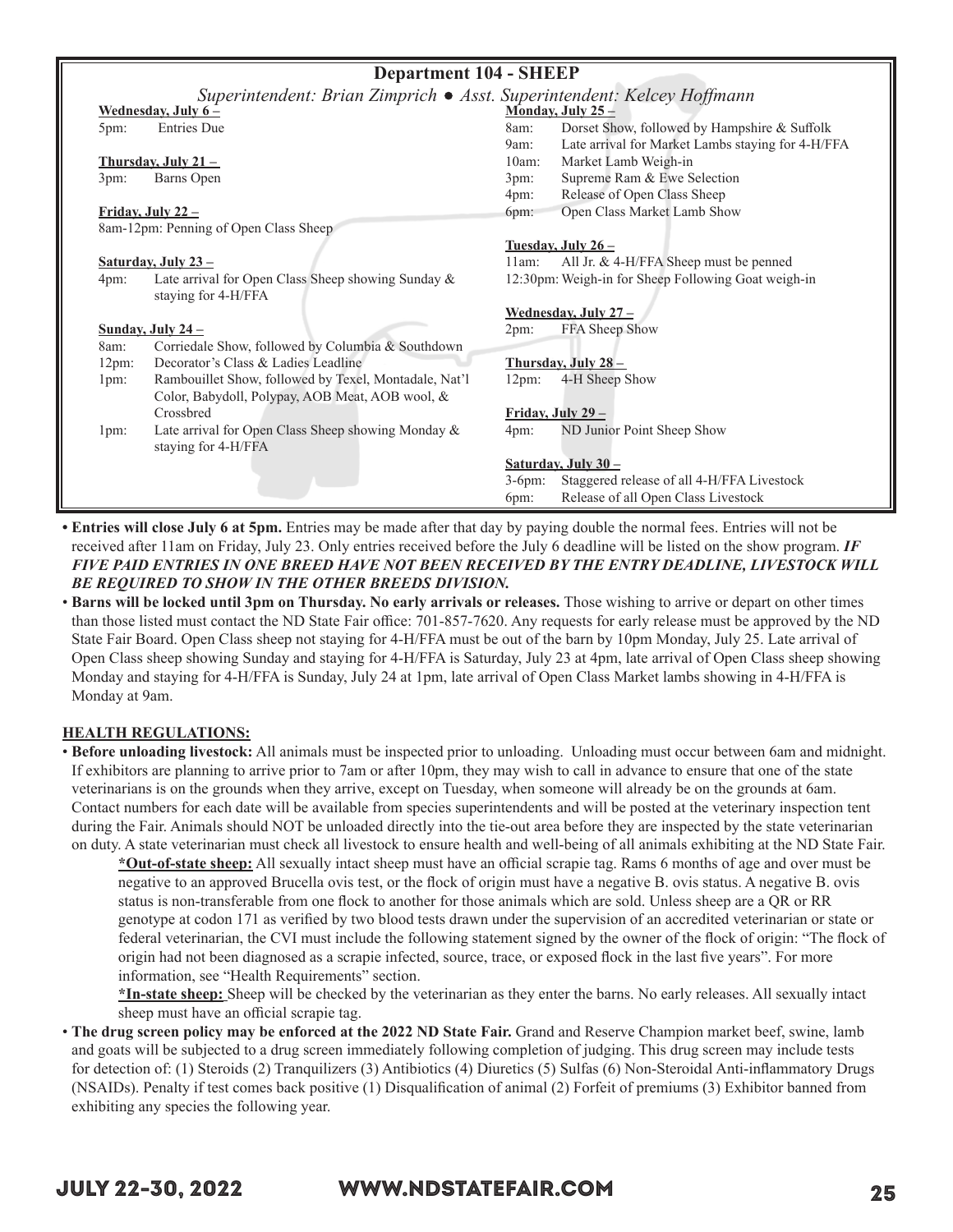- **Entry fee is \$3.00 per head for breeding classes and \$6.00 per head for market animals.** Canadian exhibitors at par for entry fees, compliments of ND State Fair. Specify special stalling needs on entry forms. Late entries have no stall guarantees.
- Base date for age is September 1. All animals must have association registration papers, presented at the time of check-in.
- Only two entries in the individual rings and one in the groups will be accepted from any exhibitor. Any class containing over 24 head shall be split by birth date. Animals must be exhibited in the officially recorded owner's name. Get of Sire should be listed under one person's name, even though the animals may be owned by other individuals.
- Exhibit animals will not be muzzled while on the Fairgrounds.
- Premiums are paid on only 2 entries per class.
- •Livestock trailers and livestock vehicles will be required to park off grounds. Camper vehicle can park in assigned camping lot with appropriate pass. All vehicles used to transport livestock and/or RV's must have a valid auto pass. Vehicles without passes will be towed at the owner's expense. Vehicle passes must be requested in advance of the first day of Fair, and will not be available at the gate. Livestock load/unload passes will be limited to one (1) per family and can be requested on the livestock entry form. These passes will only be used to load/unload livestock and tack during entry and release times. Tack stored off grounds can only be unloaded from 6:00AM to 10:00AM and 7:00PM to 9:00PM.
- Sheep will be stalled by number of head brought. Tack or fitting pens will not be allowed unless room permits.
- **Fan Policy:** no fans or fan stands of any type will be allowed in the barn aisles.
- **The Herdsman Award**, awarded to an exhibitor of sheep, is based on neatness and general appearance of the exhibit, as well as the exhibitor's cooperation and courtesy throughout the exhibition period

## **SLIDING PREMIUM SCHEDULE**

| <b>Individuals</b> |  |                                                  |  |  |  |  |  |  |  |
|--------------------|--|--------------------------------------------------|--|--|--|--|--|--|--|
|                    |  | <i>Ist</i> 2nd 3rd 4th 5th 6th 7th 8th 9th 10th  |  |  |  |  |  |  |  |
| $Q+$               |  | \$30 \$25 \$23 \$21 \$19 \$17 \$15 \$13 \$11 \$9 |  |  |  |  |  |  |  |
| $1 - 8$            |  | \$26 \$21 \$19 \$17 \$15 \$13 \$11 \$10          |  |  |  |  |  |  |  |

### **Groups**

| <b>SUPPLIT</b>                                          |                                                |  |  |  |  |
|---------------------------------------------------------|------------------------------------------------|--|--|--|--|
| $I^{st}$ 2nd 3rd 4th 5th $6^{th}$ 7th $8^{th}$ 9th 10th |                                                |  |  |  |  |
| $1 - 9$                                                 | \$13 \$12 \$11 \$10 \$9 \$8 \$7 \$6 \$5        |  |  |  |  |
| $10+$                                                   | \$24 \$21 \$17 \$15 \$13 \$11 \$10 \$8 \$6 \$4 |  |  |  |  |

*Cash awards will be mailed September 2022*

## **Open Show Sunday, July 24 & Monday, July 25 Show starts at 8:00am**

| Division ASouthdown   | Division INatural Color |
|-----------------------|-------------------------|
| Division BDorset      |                         |
| Division CMontadale   | Division KAOB Meat      |
| Division DHampshire   |                         |
| Division ESuffolk     | Division MTexel         |
| Division FCorriedale  |                         |
| Division GRambouillet | Division OCrossbred     |
| Division HColumbia    |                         |

## **IF FIVE PAID ENTRIES IN ONE BREED HAVE NOT BEEN RECEIVED BY THE ENTRY DEADLINE, LIVESTOCK WILL BE REQUIRED TO SHOW IN THE OTHER BREEDS DIVISION.**

### **CLASS**

- 1. Ram, one year and under two
- 2. Pair of yearling rams
- 3. Fall ram lamb (Sept. 1 thru Dec. 31, 2021)
- 4. Spring ram lamb (Jan 1-31, 2022)
- 5. Spring ram lamb (Feb. 1, 2022 and after)
- 6. Pair of ram lamb

*Champion and Reserve Champion Ram ............... \$50/25*

- 7. Ewe, one year and under two
- 8. Pair of ewes, one year and under two
- 9. Fall ewe lamb (Sept. 1 through Dec. 31, 2021)
- 10. Spring ewe lamb (Jan. 1-31, 2022)
- 11. Spring ewe lamb (Feb. 1, 2022 and after)
- 12. Pair ewe lambs
	- *Champion and Reserve Champion ewe.................. \$50/25*
- 13. Exhibitors Flock, to consist of one ram, any age, two ewes, one year and under two; and two ewe lambs
- 14. Get of Sire, to consist of four animals, any age, both sexes, bred by an exhibitor and the get of one sire
- 15. Premier exhibitor (based on premium dollars won)

# **Supreme Champion Ewe & Ram Monday, July 25 -3:00pm**

Those eligible will be the Champion Ewe and Ram of each breed. \$400 will be awarded to each winner. If an exhibitor has Champion Ewe or Ram of a breed, the whole flock must remain on the Fairgrounds until after the selection of Supreme Champion Ewe and Ram drive.

## **Division P - Market Sheep Show Monday, July 25 – 6:00pm**

The classes shall be determined based upon weight at the discretion of the superintendent utilizing natural breaks or a maximum class size of 15.

**All market lambs must be slick shorn the entire body by weigh-in on Monday, July 25.**

**CLASS:** 90 lbs. minimum

18. Market lamb (non-wool breed wethers), under 1 year old *\$30.00 \$22.00 \$17.00 \$12.00 \$7.00 \$3.00*

- 19. Wether lambs (wool breeds wether class) Columbia, Rambouillet, and Corriedale
	- *\$30.00 \$22.00 \$17.00 \$12.00 \$7.00*
- 20. Ewe lamb (wool and non-wool breeds) *\$30.00 \$22.00 \$17.00 \$12.00 \$7.00 \$3.00*
- 21. Pair of market lambs, under 1 year
- *\$30.00 \$22.00 \$17.00 \$12.00 \$6.00*

| Grand Champion Overall\$800   |  |
|-------------------------------|--|
| Reserve Champion Overall\$500 |  |
|                               |  |

# THE NORTH DAKOTA LAMB AND WOOL PRODUCERS ASSOCIATION

WILL AWARD.. \$100 TO THE CHAMPION OVERALL **BREEDING YEARLING EWE & CHAMPION OVERALL BREEDING EWE LAMB** 

SREEDING EWE LAMB<br>\$50 TO THE RESERVE CHAMPION OVERALL BREEDING YEARLING EWE & RESERVE CHAMPION BREEDING EWE LAMB IN THE ND JUNIOR SHEEP SHOW

WWW.NDSHEEP.ORG FOR INFORMATION ON BECOMING A MEM OR EMAIL NDLWPA@GMAIL.COM FOR MEMBERSHIP FORM.